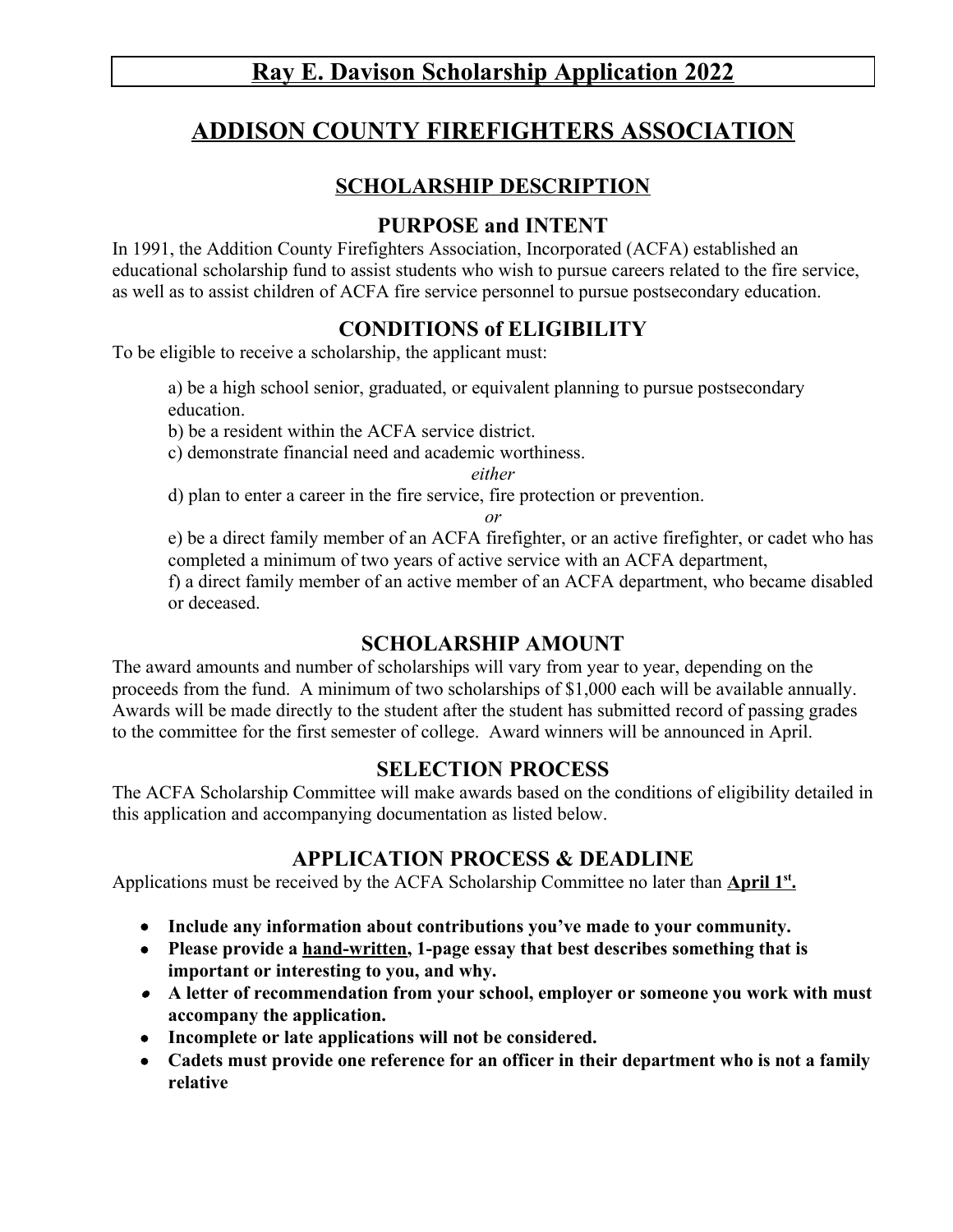#### **SEND COMPLETED APPLICATIONS TO:**

Addison County Firefighters Association Scholarship Committee c/o Robert Patterson 1561 Lincoln Gap Road - Lincoln, Vt. 05443

## **ADDISON COUNTY FIREFIGHTERS ASSOCIATION Scholarship Application**

#### **I. APPLICANT INFORMATION**

|    | Last Name                                            | First Name                                                                 |       |          | Middle Initial         |
|----|------------------------------------------------------|----------------------------------------------------------------------------|-------|----------|------------------------|
|    |                                                      |                                                                            |       |          |                        |
|    |                                                      | B. Date of Application                                                     |       |          | Phone                  |
| C. | Mailing Address                                      |                                                                            |       |          |                        |
|    |                                                      |                                                                            |       |          |                        |
|    | City/Town                                            | <b>State</b>                                                               |       |          | ZIP                    |
|    |                                                      | D. Date of Birth                                                           |       |          |                        |
|    |                                                      |                                                                            |       |          |                        |
|    |                                                      |                                                                            |       |          |                        |
|    | E.<br>Graduating High School                         |                                                                            |       |          | <b>Graduation Date</b> |
|    |                                                      |                                                                            |       |          |                        |
|    | F. Applicant's Current Employer if employed          |                                                                            |       |          | Applicant's Job Title  |
|    | G.<br>Employers Address City/Town                    |                                                                            |       |          |                        |
|    |                                                      |                                                                            | State |          | Zip Phone              |
|    |                                                      | H. Parents Names & Address                                                 |       |          |                        |
|    |                                                      |                                                                            |       |          | Phone Same as above    |
|    |                                                      | I. Are you currently a member of your fire department? Yes ______ No _____ |       |          |                        |
|    | <b>EDUCATIONAL GOALS</b><br>$\Pi$ . The set of $\Pi$ |                                                                            |       |          |                        |
|    |                                                      |                                                                            |       |          |                        |
|    | A. College/University/Institution you plan to attend |                                                                            |       | Location |                        |

 $B.$ 

The Major – or the course of study you wish to pursue

 C. Please explain your career goals and future educational plans; and why would you be a deserving recipient of a scholarship? Use back of this page if necessary. **Print by applicant only please, no typing**